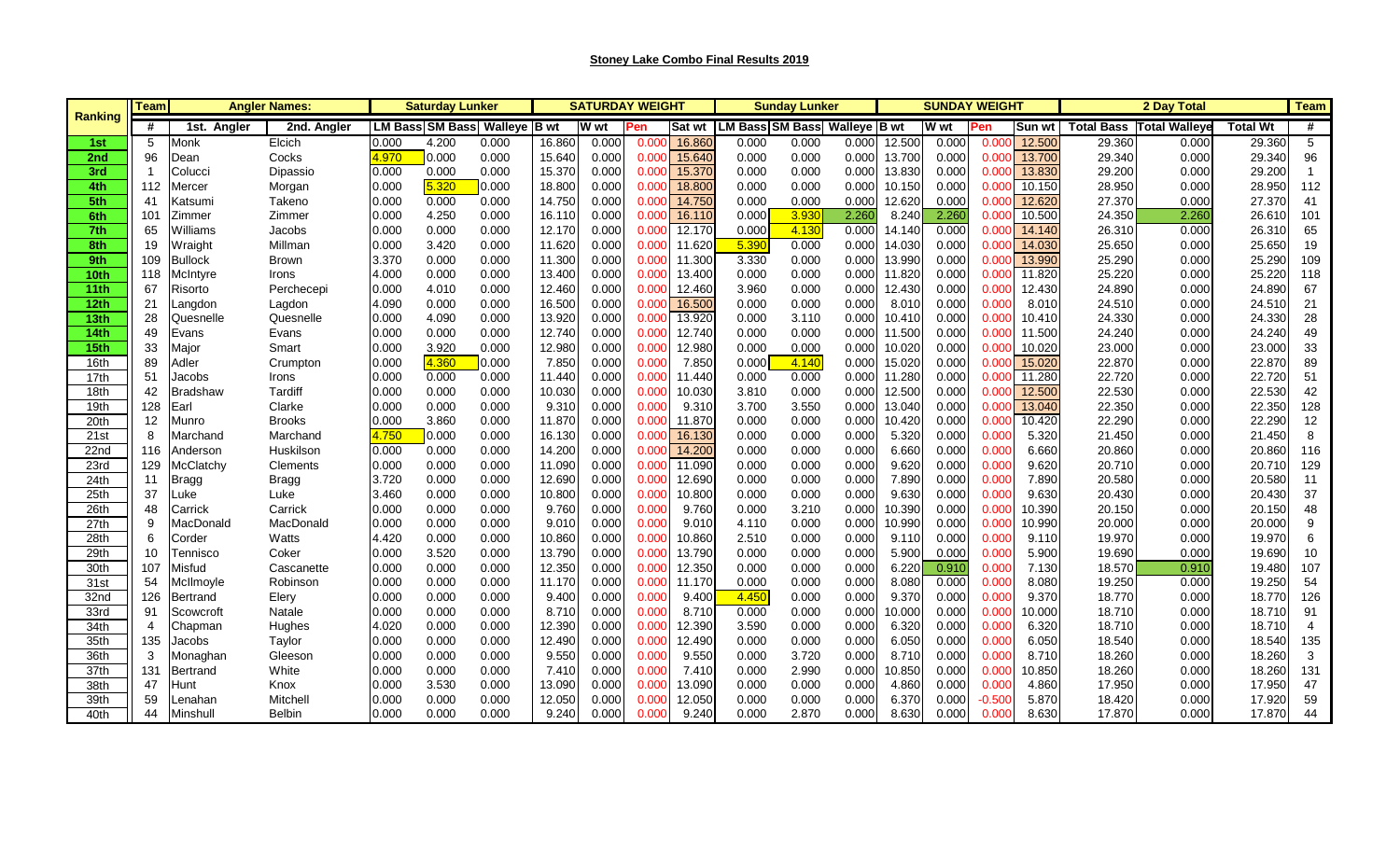| Ranking          | <b>Angler Names</b><br>Teaml |             |               |       | Saturday Lunker        |              | <b>SATURDAY WEIGHT</b> |             |          |        | <b>Sunday Lunker</b>         |       |       | <b>SUNDAY WEIGHT</b> |       |          | 2 Day Total   |        |                                 | <b>Team</b>     |     |
|------------------|------------------------------|-------------|---------------|-------|------------------------|--------------|------------------------|-------------|----------|--------|------------------------------|-------|-------|----------------------|-------|----------|---------------|--------|---------------------------------|-----------------|-----|
|                  | #                            | 1st. Angler | 2nd. Angler   |       | <b>LM Bass SM Bass</b> | Walleye B wt |                        | <b>W</b> wt | Pen      | Sat wt | LM Bass SM Bass Walleye B wt |       |       |                      | W wt  | Pen      | <b>Sun wt</b> |        | <b>Total Bass Total Walleye</b> | <b>Total Wt</b> | #   |
| 41st             | 64                           | igueira     | Culbert       | 0.000 | 0.000                  | 0.000        | 10.820                 | 0.000       | 0.00(    | 10.820 | 0.000                        | 0.000 | 0.000 | 6.700                | 0.000 | 0.000    | 6.700         | 17.520 | 0.000                           | 17.520          | 64  |
| 42nd             | 31                           | Zammit      | Rotundo       | 0.000 | 3.300                  | 0.000        | 7.450                  | 0.000       | 0.000    | 7.450  | 0.000                        | 0.000 | 0.000 | 9.950                | 0.000 | 0.000    | 9.950         | 17.400 | 0.000                           | 17.400          | 31  |
| 43rd             | 43                           | Earle       | Strickland    | 0.000 | 4.130                  | 0.000        | 9.620                  | 0.000       | 0.000    | 9.620  | 3.090                        | 0.000 | 0.000 | 7.770                | 0.000 | 0.000    | 7.770         | 17.390 | 0.000                           | 17.390          | 43  |
| 44th             | 115                          | Humenick    | Bain          | 0.000 | 0.000                  | 0.000        | 6.670                  | 0.000       | 0.000    | 6.670  | 0.000                        | 0.000 | 0.000 | 10.630               | 0.000 | 0.000    | 10.630        | 17.300 | 0.000                           | 17.300          | 115 |
| 45th             | 26                           | Jacobs      | Irons         | 0.000 | 0.000                  | 0.000        | 7.720                  | 0.000       | 0.000    | 7.720  | 0.000                        | 0.000 | 0.000 | 9.570                | 0.000 | 0.000    | 9.570         | 17.290 | 0.000                           | 17.290          | 26  |
| 46th             | 85                           | Jones       | Jones         | 0.000 | 0.000                  | 0.000        | 7.600                  | 0.000       | 0.000    | 7.600  | 3.710                        | 0.000 | 0.000 | 9.380                | 0.000 | 0.000    | 9.380         | 16.980 | 0.000                           | 16.980          | 85  |
| 47th             | 15                           | rons        | Jacobs        | 0.000 | 0.000                  | 0.000        | 10.640                 | 0.00C       | 0.000    | 10.640 | 0.000                        | 0.000 | 0.000 | 6.330                | 0.000 | 0.000    | 6.330         | 16.970 | 0.000                           | 16.970          | 15  |
| 48th             | 125                          | ucas        | Lucas         | 3.150 | 0.000                  | 0.000        | 10.280                 | 0.000       | 0.000    | 10.280 | 0.000                        | 0.000 | 0.000 | 6.620                | 0.000 | 0.000    | 6.620         | 16.900 | 0.000                           | 16.900          | 125 |
| 49th             | 46                           | Henderson   | Holland       | 0.000 | 0.000                  | 0.000        | 8.270                  | 0.000       | 0.000    | 8.270  | 0.000                        | 0.000 | 0.000 | 8.380                | 0.000 | 0.000    | 8.380         | 16.650 | 0.000                           | 16.650          | 46  |
| 50th             | 50                           | Evans       | Evans         | 0.000 | 0.000                  | 0.000        | 9.370                  | 0.000       | 0.000    | 9.370  | 0.000                        | 0.000 | 0.000 | 7.050                | 0.000 | 0.000    | 7.050         | 16.420 | 0.000                           | 16.420          | 50  |
| 51 <sub>st</sub> | 17                           | Capobianco  | Kewell        | 0.000 | 0.000                  | 0.000        | 9.090                  | 0.000       | 0.000    | 9.090  | 0.000                        | 0.000 | 2.110 | 4.760                | 2.110 | 0.000    | 6.870         | 13.850 | 2.110                           | 15.960          | 17  |
| 52nd             | 106                          | Ackland     | Ackland       | 0.000 | 0.000                  | 0.000        | 9.380                  | 0.000       | 0.000    | 9.380  | 2.590                        | 0.000 | 0.000 | 6.480                | 0.000 | 0.000    | 6.480         | 15.860 | 0.000                           | 15.860          | 106 |
| 53rd             | 82                           | Halliday    | Jacobs        | 0.000 | 0.000                  | 0.000        | 5.800                  | 0.000       | 0.000    | 5.800  | 0.000                        | 0.000 | 0.000 | 9.630                | 0.000 | 0.000    | 9.630         | 15.430 | 0.000                           | 15.430          | 82  |
| 54th             | 86                           | Edwards     | Gallagher     | 0.000 | 0.000                  | 0.000        | 9.260                  | 0.00C       | 0.000    | 9.260  | 0.000                        | 0.000 | 0.000 | 5.470                | 0.000 | 0.000    | 5.470         | 14.730 | 0.000                           | 14.730          | 86  |
| 55th             | 16                           | Vlandzak    | <b>Brown</b>  | 0.000 | 3.020                  | 0.000        | 10.320                 | 0.000       | 0.000    | 10.320 | 3.140                        | 0.000 | 0.000 | 4.340                | 0.000 | 0.000    | 4.340         | 14.660 | 0.000                           | 14.660          | 16  |
| 56th             | 90                           | McGoey      | Pammett       | 0.000 | 0.000                  | 0.000        | 14.440                 | 0.000       | 0.000    | 14.440 | 0.000                        | 0.000 | 0.000 | 0.000                | 0.000 | 0.000    | 0.000         | 14.440 | 0.000                           | 14.440          | 90  |
| 57th             | 52                           | Dainard     | Ross          | 0.000 | 4.220                  | 0.000        | 7.210                  | 0.000       | 0.000    | 7.210  | 0.000                        | 0.000 | 0.000 | 7.150                | 0.000 | 0.000    | 7.150         | 14.360 | 0.000                           | 14.360          | 52  |
| 58th             | 110                          | Campbell    | Choiniere     | 0.000 | 0.000                  | 0.000        | 8.110                  | 0.00C       | 0.000    | 8.110  | 2.910                        | 0.000 | 0.000 | 6.200                | 0.000 | 0.000    | 6.200         | 14.310 | 0.000                           | 14.310          | 110 |
| 59th             | 92                           | Bolton      | Jack          | 0.000 | 0.000                  | 0.000        | 1.600                  | 0.000       | 0.000    | 1.600  | 4.750                        | 0.000 | 0.000 | 12.600               | 0.000 | 0.000    | 12.600        | 14.200 | 0.000                           | 14.200          | 92  |
| 60th             | 22                           | Bird        | <b>Bird</b>   | 3.650 | 0.000                  | 0.000        | 14.100                 | 0.000       | 0.000    | 14.100 | 0.000                        | 0.000 | 0.000 | 0.000                | 0.000 | 0.000    | 0.000         | 14.100 | 0.000                           | 14.100          | 22  |
| 61 <sub>st</sub> | 57                           | Condon      | Smit          | 0.000 | 0.000                  | 0.000        | 8.550                  | 0.000       | 0.000    | 8.550  | 0.000                        | 0.000 | 0.000 | 5.730                | 0.000 | $-0.250$ | 5.480         | 14.280 | 0.000                           | 14.030          | 57  |
| 62nd             | 122                          | Ramsden     | McAlpine      | 0.000 | 2.850                  | 0.000        | 8.750                  | 0.00C       | 0.000    | 8.750  | 0.000                        | 0.000 | 0.000 | 4.700                | 0.000 | 0.000    | 4.700         | 13.450 | 0.000                           | 13.450          | 122 |
| 63rd             | 120                          | Jones       | Dunkley       | 0.000 | 0.000                  | 0.000        | 6.730                  | 0.000       | 0.000    | 6.730  | 2.860                        | 0.000 | 0.000 | 6.470                | 0.000 | 0.000    | 6.470         | 13.200 | 0.000                           | 13.200          | 120 |
| 64th             | 68                           | Tucker      | Perrault      | 0.000 | 0.000                  | 0.000        | 7.950                  | 0.000       | 0.000    | 7.950  | 0.000                        | 0.000 | 0.000 | 5.160                | 0.000 | 0.000    | 5.160         | 13.110 | 0.000                           | 13.110          | 68  |
| 65th             | 69                           | Sinclair    | Stillman      | 0.000 | 4.960                  | 1.730        | 9.700                  | 3.160       | 0.000    | 12.860 | 0.000                        | 0.000 | 0.000 | 0.00C                | 0.000 | 0.000    | 0.000         | 9.700  | 3.160                           | 12.860          | 69  |
| 66th             | 100                          | Gahagan     | Edwards       | 2.820 | 0.000                  | 0.000        | 2.820                  | 0.000       | 0.000    | 2.820  | 4.220                        | 0.000 | 0.000 | 9.960                | 0.000 | 0.000    | 9.960         | 12.780 | 0.000                           | 12.780          | 100 |
| 67th             | 87                           | _ord        | $\Omega$      | 0.000 | 4.170                  | 0.000        | 12.700                 | 0.000       | 0.000    | 12.700 | 0.000                        | 0.000 | 0.000 | 0.000                | 0.000 | 0.000    | 0.000         | 12.700 | 0.000                           | 12.700          | 87  |
| 68th             | 63                           | Grahan      | <b>Bowles</b> | 0.000 | 3.080                  | 0.000        | 9.100                  | 0.000       | $-0.500$ | 8.600  | 0.000                        | 0.000 | 0.000 | 4.010                | 0.000 | 0.000    | 4.010         | 13.110 | 0.000                           | 12.610          | 63  |
| 69th             | 61                           | Sportun     | Mahy          | 0.000 | 3.840                  | 0.000        | 11.210                 | 0.000       | 0.000    | 11.210 | 0.000                        | 0.000 | 0.000 | 1.300                | 0.000 | 0.000    | 1.300         | 12.510 | 0.000                           | 12.510          | 61  |
| 70th             | 30                           | Moore       | Johnston      | 0.000 | 0.000                  | 0.000        | 5.310                  | 0.000       | 0.000    | 5.310  | 3.390                        | 0.000 | 0.000 | 7.090                | 0.000 | 0.000    | 7.090         | 12.400 | 0.000                           | 12.400          | 30  |
| 71 <sub>st</sub> | 117                          | Burningham  | <b>Bolton</b> | 0.000 | 0.000                  | 0.000        | 6.840                  | 0.000       | 0.000    | 6.840  | 0.000                        | 0.000 | 0.000 | 4.660                | 0.000 | 0.000    | 4.660         | 11.500 | 0.000                           | 11.500          | 117 |
| 72nd             | 93                           | Miskas      | Magee         | 0.000 | 0.000                  | 0.000        | 7.770                  | 0.000       | $-0.500$ | 7.270  | 0.000                        | 0.000 | 0.000 | 4.210                | 0.000 | 0.000    | 4.210         | 11.980 | 0.000                           | 11.480          | 93  |
| 73rd             | 104                          | Devries     | Devries       | 0.000 | 0.000                  | 0.000        | 0.000                  | 0.000       | 0.000    | 0.000  | 0.000                        | 3.380 | 0.000 | 10.800               | 0.000 | 0.000    | 10.800        | 10.800 | 0.000                           | 10.800          | 104 |
| 74th             | 74                           | Jones       | Schoeler      | 0.000 | 0.000                  | 0.000        | 4.960                  | 0.000       | 0.000    | 4.960  | 0.000                        | 0.000 | 2.160 | 3.430                | 2.160 | 0.000    | 5.590         | 8.390  | 2.160                           | 10.550          | 74  |
| 75th             | 36                           | Fernandes   | Gomes         | 0.000 | 0.000                  | 0.000        | 9.990                  | 0.000       | 0.000    | 9.990  | 0.000                        | 0.000 | 0.000 | 0.000                | 0.000 | 0.000    | 0.000         | 9.990  | 0.000                           | 9.990           | 36  |
| 76th             | 25                           | Collins     | Clarke        | 0.000 | 0.000                  | 0.000        | 9.950                  | 0.000       | 0.000    | 9.950  | 0.000                        | 0.000 | 0.000 | 0.000                | 0.000 | 0.000    | 0.000         | 9.950  | 0.000                           | 9.950           | 25  |
| 77th             |                              | Garbutt     | Unsworth      | 0.000 | 0.000                  | 0.000        | 9.770                  | 0.00C       | 0.000    | 9.770  | 0.000                        | 0.000 | 0.000 | 0.000                | 0.000 | 0.000    | 0.000         | 9.770  | 0.000                           | 9.770           | 27  |
| 78th             | 29                           | Caruana     | Ocsenas       | 0.000 | 3.780                  | 0.000        | 9.770                  | 0.000       | 0.000    | 9.770  | 0.000                        | 0.000 | 0.000 | 0.000                | 0.000 | 0.000    | 0.000         | 9.770  | 0.000                           | 9.770           | 29  |
| 79th             | 133                          | _okietek    | McEwen        | 0.000 | 0.000                  | 0.000        | 9.560                  | 0.000       | 0.000    | 9.560  | 0.000                        | 0.000 | 0.000 | 0.000                | 0.000 | 0.000    | 0.000         | 9.560  | 0.000                           | 9.560           | 133 |
| 80th             | 14                           | Mason       | Porter        | 0.000 | 0.000                  | 0.000        | 2.050                  | 0.000       | 0.000    | 2.050  | 0.000                        | 0.000 | 0.000 | 7.420                | 0.000 | 0.000    | 7.420         | 9.470  | 0.000                           | 9.470           | 14  |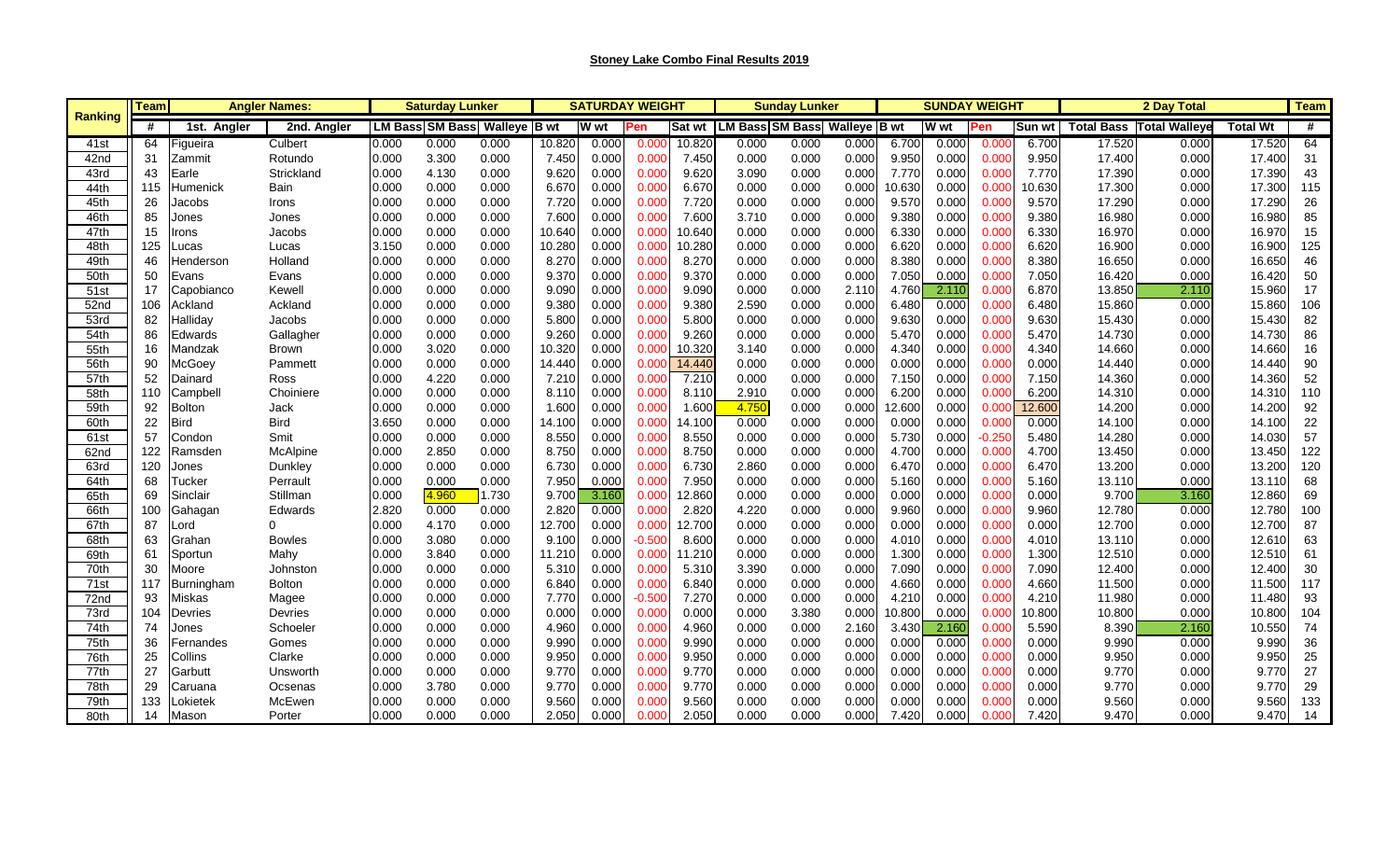| Ranking           | <b>Angler Names</b><br>Teaml |                 |                | Saturday Lunker |                        |              |       | <b>SATURDAY WEIGHT</b> |          |        |                              | <b>Sunday Lunker</b> |       |       | <b>SUNDAY WEIGHT</b> |          |        | 2 Day Total |                                 |                 | <b>Team</b> |
|-------------------|------------------------------|-----------------|----------------|-----------------|------------------------|--------------|-------|------------------------|----------|--------|------------------------------|----------------------|-------|-------|----------------------|----------|--------|-------------|---------------------------------|-----------------|-------------|
|                   | #                            | 1st. Angler     | 2nd. Angler    |                 | <b>LM Bass SM Bass</b> | Walleye B wt |       | <b>W</b> wt            | Pen      | Sat wt | LM Bass SM Bass Walleye B wt |                      |       |       | W wt                 | Pen      | Sun wt |             | <b>Total Bass Total Walleye</b> | <b>Total Wt</b> | #           |
| 81st              | 88                           | van der Vegt    | van der Vegt   | 0.000           | 0.000                  | 0.000        | 7.720 | 0.000                  | 0.00(    | 7.720  | 0.000                        | 0.000                | 0.000 | 1.730 | 0.000                | 0.000    | 1.730  | 9.450       | 0.000                           | 9.450           | 88          |
| 82nd              | 38                           | Pengelly        | Clough         | 0.000           | 0.000                  | 0.000        | 9.420 | 0.000                  | 0.000    | 9.420  | 0.000                        | 0.000                | 0.000 | 0.000 | 0.000                | 0.000    | 0.000  | 9.420       | 0.000                           | 9.420           | 38          |
| 83rd              | 121                          | Machold         | Douglas        | 0.000           | 0.000                  | 0.000        | 2.410 | 0.00C                  | 0.000    | 2.410  | 0.000                        | 0.000                | 0.000 | 6.740 | 0.000                | 0.000    | 6.740  | 9.150       | 0.000                           | 9.150           | 121         |
| 84th              | 127                          | Costanzi        | Gallagher      | 3.860           | 0.000                  | 0.000        | 9.100 | 0.000                  | 0.000    | 9.100  | 0.000                        | 0.000                | 0.000 | 0.000 | 0.000                | 0.000    | 0.000  | 9.100       | 0.000                           | 9.100           | 127         |
| 85th              | 20                           | Tennisco        | Wright         | 0.000           | 0.000                  | 0.000        | 9.060 | 0.000                  | 0.000    | 9.060  | 0.000                        | 0.000                | 0.000 | 0.000 | 0.000                | 0.000    | 0.000  | 9.060       | 0.000                           | 9.060           | 20          |
| 86th              | 34                           | Hyrtle          | Hyrtle         | 0.000           | 0.000                  | 0.000        | 9.040 | 0.000                  | 0.000    | 9.040  | 0.000                        | 0.000                | 0.000 | 0.000 | 0.000                | 0.000    | 0.000  | 9.040       | 0.000                           | 9.040           | 34          |
| 87th              | 62                           | Langdon         | Irvine         | 2.740           | 0.000                  | 0.000        | 8.950 | 0.00C                  | 0.000    | 8.950  | 0.000                        | 0.000                | 0.000 | 0.000 | 0.000                | 0.000    | 0.000  | 8.950       | 0.000                           | 8.950           | 62          |
| 88th              | 35                           | Major           | Puddester      | 0.000           | 3.050                  | 0.000        | 8.890 | 0.000                  | 0.000    | 8.890  | 0.000                        | 0.000                | 0.000 | 0.000 | 0.000                | 0.000    | 0.000  | 8.890       | 0.000                           | 8.890           | 35          |
| 89th              | 23                           | Potter          | Tutton         | 0.000           | 3.440                  | 0.000        | 8.820 | 0.000                  | 0.000    | 8.820  | 0.000                        | 0.000                | 0.000 | 0.000 | 0.000                | 0.000    | 0.000  | 8.820       | 0.000                           | 8.820           | 23          |
| 90th              | 105                          | Irwin           | Hughes         | 0.000           | 0.000                  | 0.000        | 8.790 | 0.00C                  | 0.000    | 8.790  | 0.000                        | 0.000                | 0.000 | 0.000 | 0.000                | 0.000    | 0.000  | 8.790       | 0.000                           | 8.790           | 105         |
| 91 <sub>st</sub>  | 78                           | Boyd            | Hart-Maxwell   | 0.000           | 0.000                  | 0.000        | 4.470 | 0.000                  | 0.000    | 4.470  | 0.000                        | 0.000                | 2.160 | 0.00C | 4.260                | 0.000    | 4.260  | 4.470       | 4.260                           | 8.730           | 78          |
| 92nd              | 32                           | Corner          | Corner         | 0.000           | 0.000                  | 0.000        | 8.620 | 0.000                  | 0.000    | 8.620  | 0.000                        | 0.000                | 0.000 | 0.000 | 0.000                | 0.000    | 0.000  | 8.620       | 0.000                           | 8.620           | 32          |
| 93rd              | 84                           | <b>Stewart</b>  | Nicholson      | 0.000           | 0.000                  | 0.000        | 8.570 | 0.000                  | 0.000    | 8.570  | 0.000                        | 0.000                | 0.000 | 0.000 | 0.000                | 0.000    | 0.000  | 8.570       | 0.000                           | 8.570           | 84          |
| 94th              | 97                           | Wosnev          | Colquhoun      | 0.000           | 3.690                  | 0.000        | 8.330 | 0.00C                  | 0.000    | 8.330  | 0.000                        | 0.000                | 0.000 | 0.000 | 0.000                | 0.000    | 0.000  | 8.330       | 0.000                           | 8.330           | 97          |
| 95th              | 45                           | Hardy           | Hardy          | 4.840           | 0.000                  | 0.000        | 7.760 | 0.000                  | 0.000    | 7.760  | 0.000                        | 0.000                | 0.000 | 0.000 | 0.000                | 0.000    | 0.000  | 7.760       | 0.000                           | 7.760           | 45          |
| 96th              | 124                          | Campbell        | Choiniere      | 0.000           | 0.000                  | 0.000        | 7.710 | 0.000                  | 0.000    | 7.710  | 0.000                        | 0.000                | 0.000 | 0.000 | 0.000                | 0.000    | 0.000  | 7.710       | 0.000                           | 7.710           | 124         |
| 97th              | 77                           | Dowler          | Crawford       | 0.000           | 0.000                  | 0.000        | 5.290 | 0.000                  | 0.000    | 5.290  | 0.000                        | 0.000                | 0.000 | 2.280 | 0.000                | 0.000    | 2.280  | 7.570       | 0.000                           | 7.570           | 77          |
| 98th              | 71                           | Downie          | Miceli         | 0.000           | 0.000                  | 2.170        | 5.110 | 2.170                  | 0.00(    | 7.280  | 0.000                        | 0.000                | 0.000 | 0.000 | 0.000                | 0.000    | 0.000  | 5.110       | 2.170                           | 7.280           | 71          |
| 99th              | 130                          | Tate            | Tuck           | 0.000           | 0.000                  | 0.000        | 7.190 | 0.000                  | 0.000    | 7.190  | 0.000                        | 0.000                | 0.000 | 0.000 | 0.000                | 0.000    | 0.000  | 7.190       | 0.000                           | 7.190           | 130         |
| 100th             | 70                           | Robinson        | McDonald       | 0.000           | 0.000                  | 0.000        | 6.880 | 0.000                  | 0.000    | 6.880  | 0.000                        | 0.000                | 0.000 | 0.000 | 0.000                | 0.000    | 0.000  | 6.880       | 0.000                           | 6.880           | 70          |
| 101 <sub>st</sub> | 55                           | Williams        | Williams       | 0.000           | 0.000                  | 0.000        | 6.610 | 0.000                  | 0.000    | 6.610  | 0.000                        | 0.000                | 0.000 | 0.000 | 0.000                | 0.000    | 0.000  | 6.610       | 0.000                           | 6.610           | 55          |
| 102nd             | 11'                          | Maier           | Teschke        | 0.000           | 0.000                  | 0.000        | 4.930 | 0.000                  | 0.000    | 4.930  | 0.000                        | 0.000                | 0.000 | 1.930 | 0.000                | $-0.250$ | 1.680  | 6.860       | 0.000                           | 6.610           | 111         |
| 103rd             | 13                           | Booth           | Cummings       | 0.000           | 0.000                  | 0.000        | 6.590 | 0.000                  | 0.000    | 6.590  | 0.000                        | 0.000                | 0.000 | 0.000 | 0.000                | 0.000    | 0.000  | 6.590       | 0.000                           | 6.590           | 13          |
| 104th             | 102                          | Jones           | Funnell        | 0.000           | 3.110                  | 0.000        | 6.470 | 0.000                  | 0.000    | 6.470  | 0.000                        | 0.000                | 0.000 | 0.000 | 0.000                | 0.000    | 0.000  | 6.470       | 0.000                           | 6.470           | 102         |
| 105th             | 99                           | Taunton         | Parsons        | 0.000           | 0.000                  | 0.000        | 5.950 | 0.000                  | 0.000    | 5.950  | 0.000                        | 0.000                | 0.000 | 0.00C | 0.000                | 0.000    | 0.000  | 5.950       | 0.000                           | 5.950           | 99          |
| 106th             | 18                           | Mahar           | Cianciusi      | 0.000           | 0.000                  | 0.000        | 5.790 | 0.00C                  | 0.000    | 5.790  | 0.000                        | 0.000                | 0.000 | 0.000 | 0.000                | 0.000    | 0.000  | 5.790       | 0.000                           | 5.790           | 18          |
| 107th             | 53                           | Pittman         | Bowman         | 0.000           | 0.000                  | 0.000        | 5.710 | 0.000                  | 0.000    | 5.710  | 0.000                        | 0.000                | 0.000 | 0.000 | 0.000                | 0.000    | 0.000  | 5.710       | 0.000                           | 5.710           | 53          |
| 108th             | 103                          | <b>Baschuck</b> | <b>Hawkins</b> | 0.000           | 0.000                  | 0.000        | 6.140 | 0.000                  | $-0.500$ | 5.640  | 0.000                        | 0.000                | 0.000 | 0.000 | 0.000                | 0.000    | 0.000  | 6.140       | 0.000                           | 5.640           | 103         |
| 109th             | 132                          | Garrow          | Quirion        | 0.000           | 0.000                  | 1.500        | 2.360 | 3.600                  | $-0.500$ | 5.460  | 0.000                        | 0.000                | 0.000 | 0.000 | 0.000                | 0.000    | 0.000  | 2.360       | 3.600                           | 5.460           | 132         |
| 110th             | 114                          | Campbell        | Campbell       | 0.000           | 0.000                  | 0.000        | 4.950 | 0.00C                  | 0.000    | 4.950  | 0.000                        | 0.000                | 0.000 | 0.000 | 0.000                | 0.000    | 0.000  | 4.950       | 0.000                           | 4.950           | 114         |
| 111th             | 39                           | Bell            | Bell           | 0.000           | 0.000                  | 0.000        | 4.850 | 0.000                  | 0.000    | 4.850  | 0.000                        | 0.000                | 0.000 | 0.000 | 0.000                | 0.000    | 0.000  | 4.850       | 0.000                           | 4.850           | 39          |
| 112th             | 119                          | Van Grootel     | Fus            | 0.000           | 0.000                  | 0.000        | 3.800 | 0.000                  | 0.000    | 3.800  | 0.000                        | 0.000                | 0.000 | 0.000 | 0.000                | 0.000    | 0.000  | 3.800       | 0.000                           | 3.800           | 119         |
| 113th             | 58                           | Smith           | Johnstone      | 0.000           | 0.000                  | 0.000        | 3.720 | 0.00C                  | 0.000    | 3.720  | 0.000                        | 0.000                | 0.000 | 0.000 | 0.000                | 0.000    | 0.000  | 3.720       | 0.000                           | 3.720           | 58          |
| 114th             | 95                           | Carter          | Legros         | 0.000           | 0.000                  | 0.000        | 0.000 | 0.000                  | 0.000    | 0.000  | 0.000                        | 0.000                | 0.000 | 3.170 | 0.000                | 0.000    | 3.170  | 3.170       | 0.000                           | 3.170           | 95          |
| 115th             | 75                           | Copping         | Copping        | 0.000           | 3.010                  | 0.000        | 0.000 | 3.01C                  | 0.000    | 3.010  | 0.000                        | 0.000                | 0.000 | 0.000 | 0.000                | 0.000    | 0.000  | 0.000       | 3.010                           | 3.010           | 75          |
| 116th             | 66                           | Nicholson       | Jeandron       | 2.740           | 0.000                  | 0.000        | 2.740 | 0.00C                  | 0.000    | 2.740  | 0.000                        | 0.000                | 0.000 | 0.000 | 0.000                | 0.000    | 0.000  | 2.740       | 0.000                           | 2.740           | 66          |
| 117th             |                              | Davis           | Davis          | 0.000           | 0.000                  | 0.000        | 2.500 | 0.00C                  | 0.000    | 2.500  | 0.000                        | 0.000                | 0.000 | 0.000 | 0.000                | 0.000    | 0.000  | 2.500       | 0.000                           | 2.500           | 24          |
| 118th             | 40                           | Maybury         | Maybury        | 0.000           | 0.000                  | 0.000        | 1.330 | 0.000                  | 0.000    | 1.330  | 0.000                        | 0.000                | 0.000 | 0.000 | 0.000                | 0.000    | 0.000  | 1.330       | 0.000                           | 1.330           | 40          |
| 119th             | 134                          | Grbavac         | Menfield-Logan | 0.000           | 0.000                  | 0.000        | 1.250 | 0.000                  | 0.000    | 1.250  | 0.000                        | 0.000                | 0.000 | 0.000 | 0.000                | 0.000    | 0.000  | 1.250       | 0.000                           | 1.250           | 134         |
| 120th             | 76                           | Zanette         | Spinola        | 0.000           | 0.000                  | 0.000        | 0.000 | 0.000                  | 0.000    | 0.000  | 0.000                        | 0.000                | 0.000 | 0.00C | 0.000                | 0.000    | 0.000  | 0.000       | 0.000                           | 0.000           | 76          |